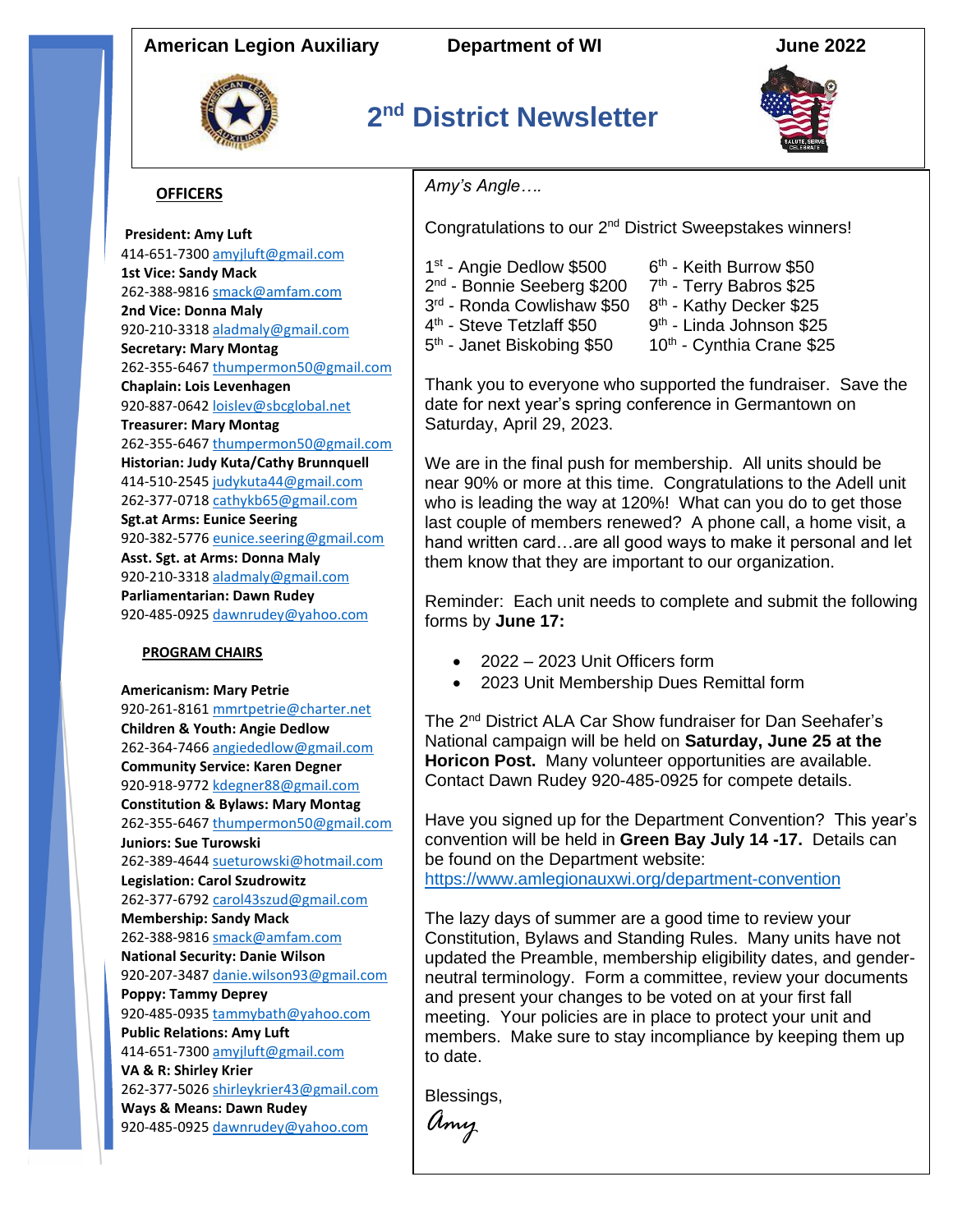## *Salute, Serve, Celebrate*

## **COMMUNITY SERVICE**

*Karen Degner, 2 nd District Chair*

What is Community Service and why do we do it?

The Community Service Program promotes the American Legion Auxiliary's visibility within our localities through our commitment to community, state and nation. By being visible in our communities, the Community Service Program demonstrates who we are, what we do and why we matter.

So, what do we do and how can we be a part of this? Wear the ALA emblem on your jacket or clothing when involved with a project other than an American Legion Auxiliary event. My guess is many of us are already involved in our communities in a variety of ways. Some suggestions/ideas that are part of community service are:

- Volunteering at a senior center
- Delivering Meals on Wheels
- Assisting at local libraries
- Helping at food pantries
- Volunteering at domestic violence shelters
- Assist with special event walks

Being on a committee or board where you live or are a member of another organization counts as community service as well. You may be volunteering weekly, monthly or occasionally. We all do more community service than we realize. Keep track of these hours to have them included in your Unit annual report.

Department Chairman like pictures too of the different activities we as ALA members do! Our Department Community Service Chair, Janet Ericksen has much more information on the website: [https://www.amlegionauxwi.org/\\_files/ugd/8bea47\\_31928c262edc45568dcee546f06428bd.pdf](https://www.amlegionauxwi.org/_files/ugd/8bea47_31928c262edc45568dcee546f06428bd.pdf)

#### *[Looking for more ideas?](https://www.facebook.com/groups/110203022459992/)*

ALA Committee Facebook Groups are spaces on the social media network for ALA members to discuss or share about broad or narrow topics related to each committee. ALA Committee Facebook Groups provide an arena for organic discussion about your local programs or services and present the opportunity to cultivate brand awareness.

This is a place to share service activities and events, ask questions, obtain information, and network for those interested in the American Legion Auxiliary Community Service program. Check it out! <https://www.facebook.com/groups/110203022459992/>

Do you know someone in your community who has done an outstanding community service project? Present them with a Certificate of Appreciation from your unit. This is a great way to brand our organization! A fillable certificate can be found on the National website: <https://www.legion-aux.org/>

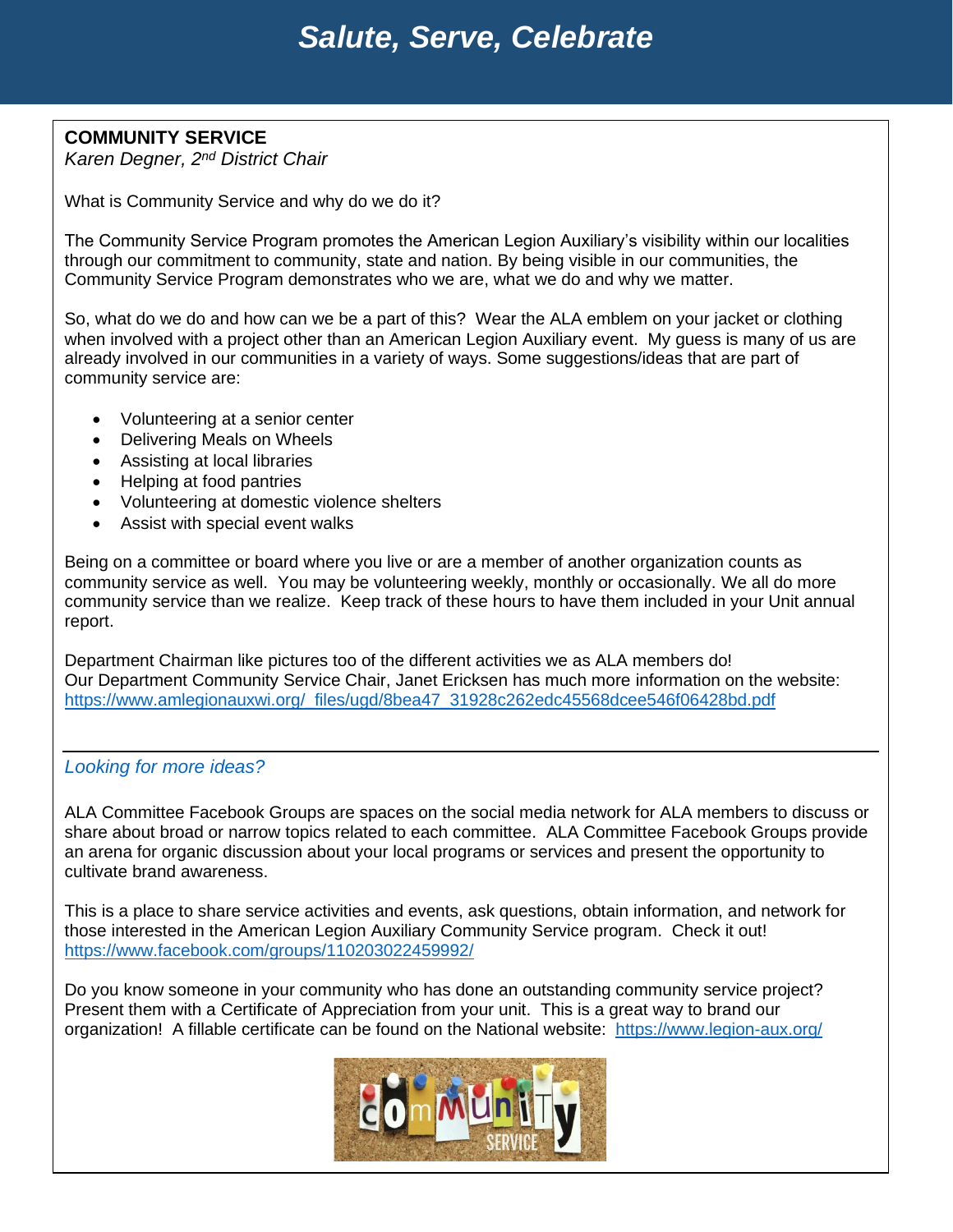**AMERICANISM**

*Mary Petrie, 2 nd District Chair*

You'd think securing a holiday to honor the most recognizable symbol of America, the Stars and Stripes, would be pretty easy. Sadly, that wasn't the case. Although the flag was adopted as the country's official banner in 1777, it took nearly a century-and-a-half to make that happen!

While there's some debate over the first holiday, one story notes that Hartford, Connecticut resident, George Morris, suggested the idea in 1861, which led to a formal observance on June 14<sup>th</sup> in his hometown.



Another source claims that B. J. Cigran, a Waubeka, Wisconsin schoolteacher, invented Flag Day when he had his class celebrate the day at the Stony Hill School in 1885. As its biggest supporter, he traveled the country promoting patriotism and the need for an official Flag Day. He eventually became editor-in-chief of *American Standard* magazine, and later served as president of the American Flag Day Association and the National Flag Day Society. He is still known as "the Father of Flag Day."

In 1893, a Pennsylvania resident and Ben Franklin descendent, Elizabeth Duane Gillespie, tried to get a state resolution passed requiring the flag be put on display in each of Philadelphia's public buildings.

The next year, Flag Day was celebrated in Chicago with over 300,000 children participating. The event was repeated the year after that. It was catching on!

In 1907, the Benevolent and Protective Order of the Elks officially designated June 14<sup>th</sup> as Flag Day, and the fraternal order and social club has celebrated it every year since. In 1911, they even made it mandatory for all lodges to observe it, showing how serious they were about the day. They pushed the sitting U.S. President to give Flag Day official status, which happened in 1916. Even with that, it didn't become a national holiday until 1949, when finally, an act of Congress turned the day into "National Flag Day."

The flag shares its birthday with another important institution…the United States Army, which was created as the "American Continental Army" by the Second Continental Congress which passed the resolution to adopt the new flag.

It was a long time coming, but what a journey…

*Show your colors by flying your flag on June 14th!*

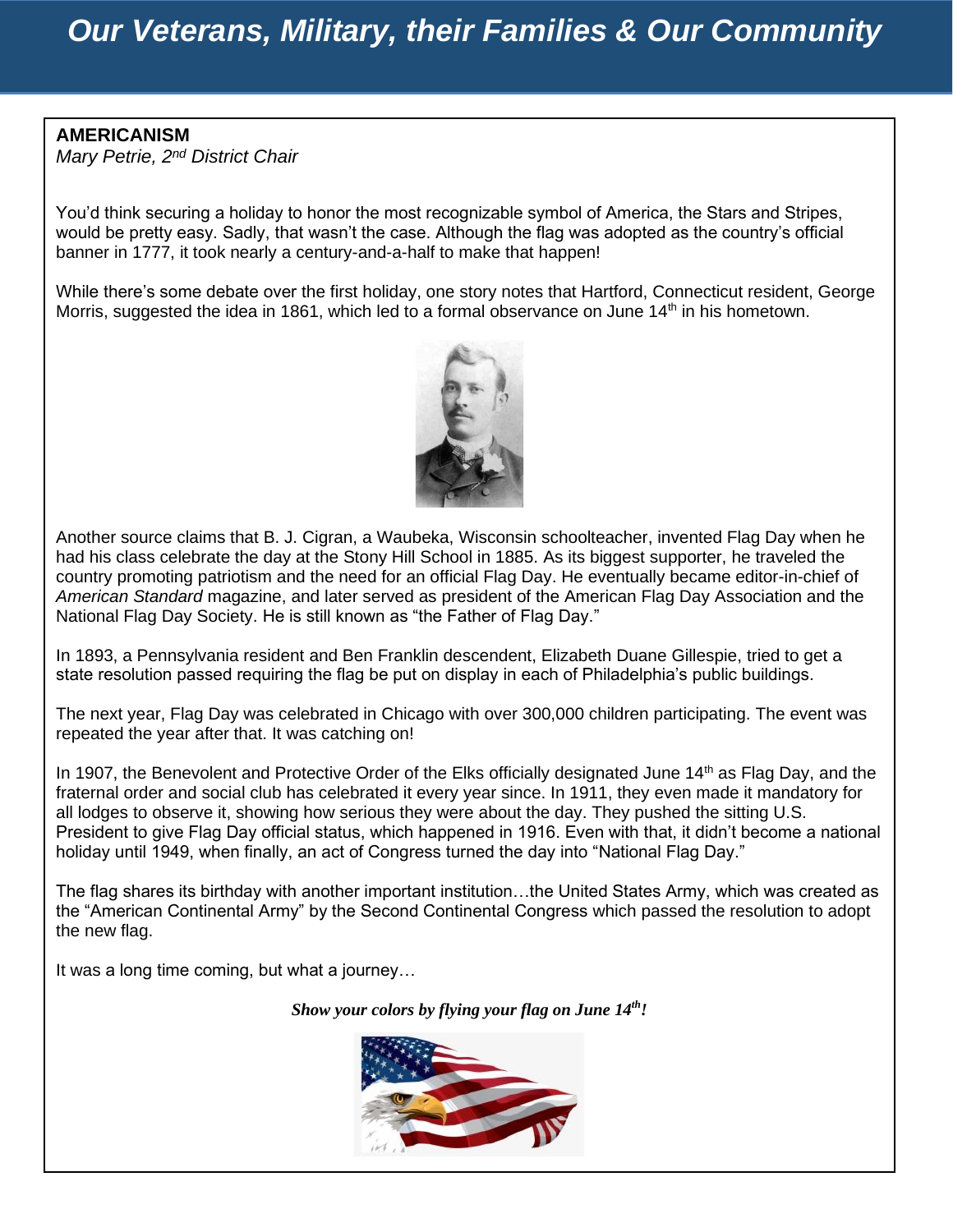## AMERICAN LEGION AUXILIARY - DEPARTMENT OF WISCONSIN PO Box 140 - Portage WI 53901 Phone: 608-745-0124 - Fax: 608-745-1947 - email: alawi@amlegionauxwi.org

# 2023 Unit Membership Dues Remit To Information

## This form must be returned by EVERY unit no later than June 17, 2022.

Who will be collecting dues for your unit for the 2023 membership year?

I am collecting dues for my Unit - This person and address will receive all 2023 membership materials AND be printed on each Renewal Notice as the person/address your unit members are to send their 2023 dues to.

| Name of person collecting dues |       | (MANDATORY) Member ID number |
|--------------------------------|-------|------------------------------|
| Is this a personal address?    | OR    | Is this a Unit/Post address? |
|                                |       |                              |
| <b>Mailing Address</b>         |       |                              |
| City/State/Zip                 |       |                              |
| Phone #                        | Email |                              |

I understand that the above name and address will be printed on the 2023 Membership Renewal Notices National will be mailing to each unpaid Senior member in September 2022.